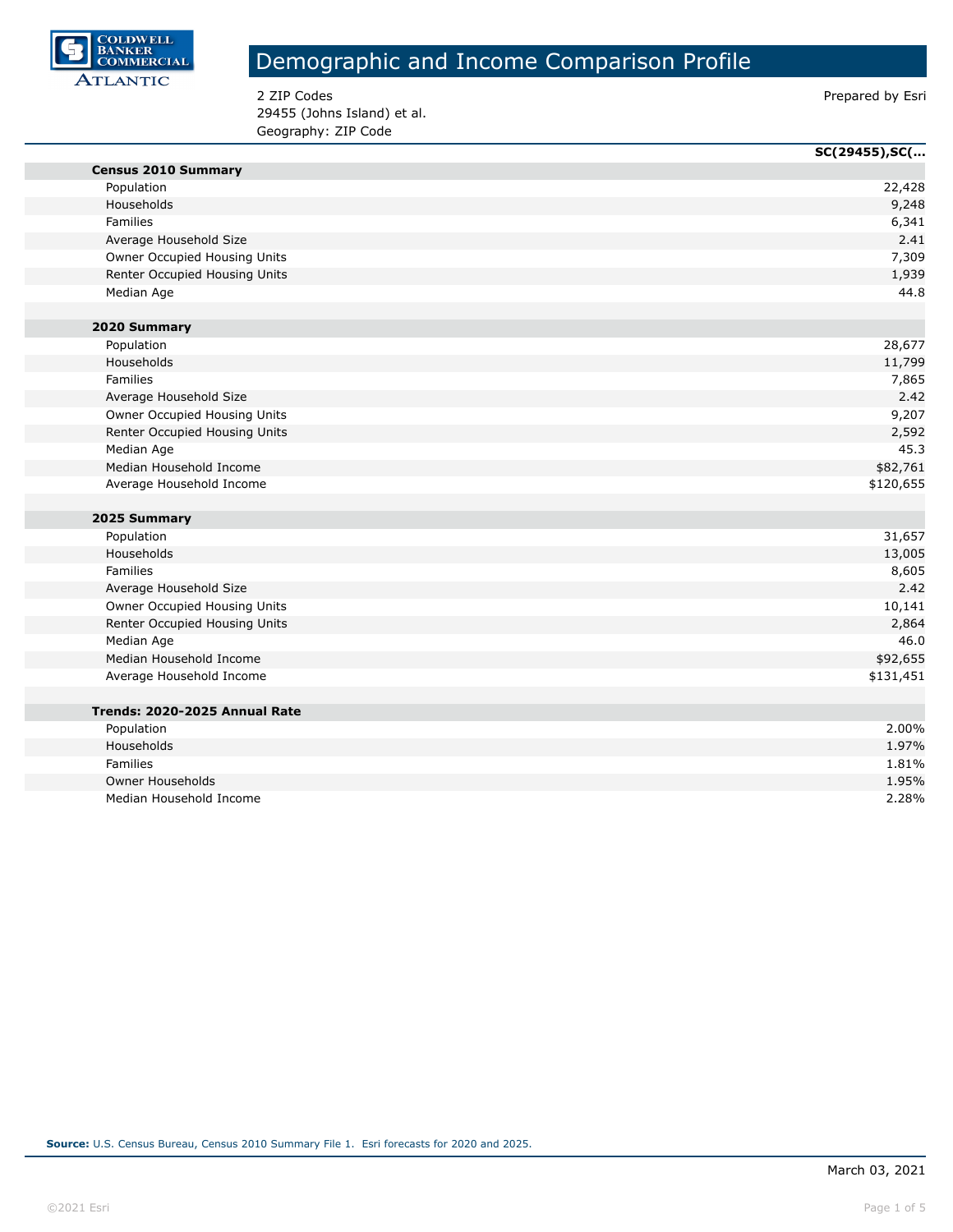

2 ZIP Codes **Prepared by Esri** 29455 (Johns Island) et al. Geography: ZIP Code

|                           |               | SC(29455), SC( |  |
|---------------------------|---------------|----------------|--|
| 2020 Households by Income | <b>Number</b> | <b>Percent</b> |  |
| $<$ \$15,000              | 603           | 5.1%           |  |
| $$15,000 - $24,999$       | 956           | 8.1%           |  |
| \$25,000 - \$34,999       | 715           | 6.1%           |  |
| \$35,000 - \$49,999       | 1,128         | 9.6%           |  |
| \$50,000 - \$74,999       | 1,997         | 16.9%          |  |
| \$75,000 - \$99,999       | 1,355         | 11.5%          |  |
| $$100,000 - $149,999$     | 2,365         | 20.0%          |  |
| \$150,000 - \$199,999     | 821           | 7.0%           |  |
| $$200,000+$               | 1,859         | 15.8%          |  |
|                           |               |                |  |
| Median Household Income   | \$82,761      |                |  |
| Average Household Income  | \$120,655     |                |  |
| Per Capita Income         | \$49,648      |                |  |
|                           |               |                |  |
| 2025 Households by Income | <b>Number</b> | <b>Percent</b> |  |
| $<$ \$15,000              | 526           | 4.0%           |  |
| $$15,000 - $24,999$       | 874           | 6.7%           |  |
| \$25,000 - \$34,999       | 674           | 5.2%           |  |
| \$35,000 - \$49,999       | 1,128         | 8.7%           |  |
| \$50,000 - \$74,999       | 2,125         | 16.3%          |  |
| \$75,000 - \$99,999       | 1,554         | 11.9%          |  |
| $$100,000 - $149,999$     | 2,908         | 22.4%          |  |
| \$150,000 - \$199,999     | 1,095         | 8.4%           |  |
| $$200,000+$               | 2,121         | 16.3%          |  |
|                           |               |                |  |
| Median Household Income   | \$92,655      |                |  |
| Average Household Income  | \$131,451     |                |  |
| Per Capita Income         | \$54,006      |                |  |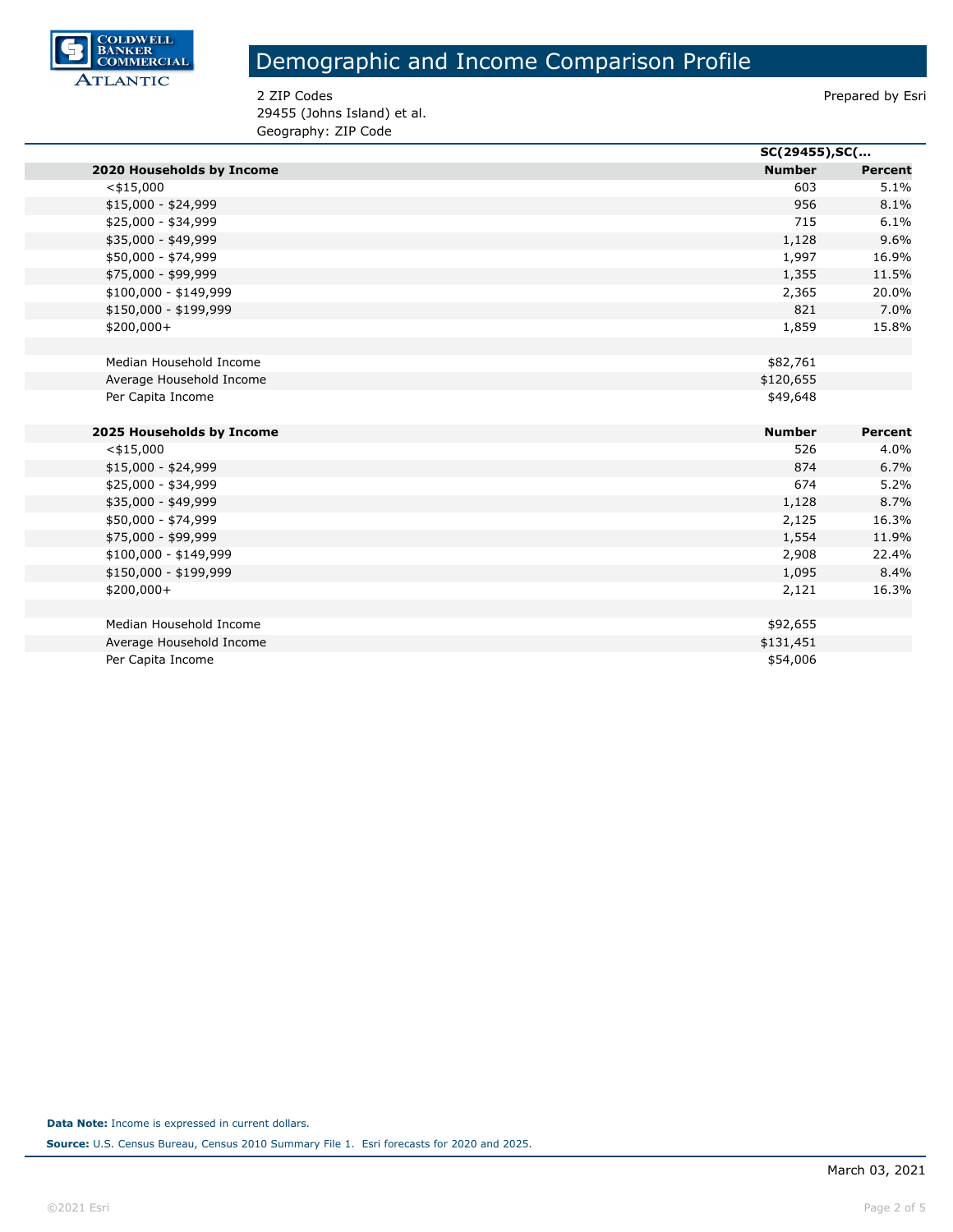

2 ZIP Codes **Prepared by Esri** 29455 (Johns Island) et al. Geography: ZIP Code

|                               |               | SC(29455), SC( |  |
|-------------------------------|---------------|----------------|--|
| <b>2010 Population by Age</b> | <b>Number</b> | <b>Percent</b> |  |
| Age 0 - 4                     | 1,268         | 5.7%           |  |
| Age 5 - 9                     | 1,101         | 4.9%           |  |
| Age 10 - 14                   | 1,027         | 4.6%           |  |
| Age 15 - 19                   | 1,153         | 5.1%           |  |
| Age 20 - 24                   | 1,285         | 5.7%           |  |
| Age 25 - 34                   | 2,932         | 13.1%          |  |
| Age 35 - 44                   | 2,493         | 11.1%          |  |
| Age 45 - 54                   | 3,264         | 14.6%          |  |
| Age 55 - 64                   | 3,792         | 16.9%          |  |
| Age 65 - 74                   | 2,744         | 12.2%          |  |
| Age 75 - 84                   | 1,039         | 4.6%           |  |
| Age 85+                       | 331           | 1.5%           |  |
|                               |               |                |  |
| 2020 Population by Age        | <b>Number</b> | Percent        |  |
| Age 0 - 4                     | 1,482         | 5.2%           |  |
| Age 5 - 9                     | 1,527         | 5.3%           |  |
| Age 10 - 14                   | 1,578         | 5.5%           |  |
| Age 15 - 19                   | 1,259         | 4.4%           |  |
| Age 20 - 24                   | 1,204         | 4.2%           |  |
| Age 25 - 34                   | 3,569         | 12.4%          |  |
| Age 35 - 44                   | 3,641         | 12.7%          |  |
| Age 45 - 54                   | 3,225         | 11.2%          |  |
| Age 55 - 64                   | 4,323         | 15.1%          |  |
| Age 65 - 74                   | 4,577         | 16.0%          |  |
| Age 75 - 84                   | 1,850         | 6.5%           |  |
| Age 85+                       | 442           | 1.5%           |  |
|                               |               |                |  |
| 2025 Population by Age        | <b>Number</b> | Percent        |  |
| Age 0 - 4                     | 1,619         | 5.1%           |  |
| Age 5 - 9                     | 1,663         | 5.3%           |  |
| Age 10 - 14                   | 1,719         | 5.4%           |  |
| Age 15 - 19                   | 1,612         | 5.1%           |  |
| Age 20 - 24                   | 1,363         | 4.3%           |  |
| Age 25 - 34                   | 3,351         | 10.6%          |  |
| Age 35 - 44                   | 4,119         | 13.0%          |  |
| Age 45 - 54                   | 3,648         | 11.5%          |  |
| Age 55 - 64                   | 4,143         | 13.1%          |  |
| Age 65 - 74                   | 5,026         | 15.9%          |  |
| Age 75 - 84                   | 2,809         | 8.9%           |  |
| Age 85+                       | 585           | 1.8%           |  |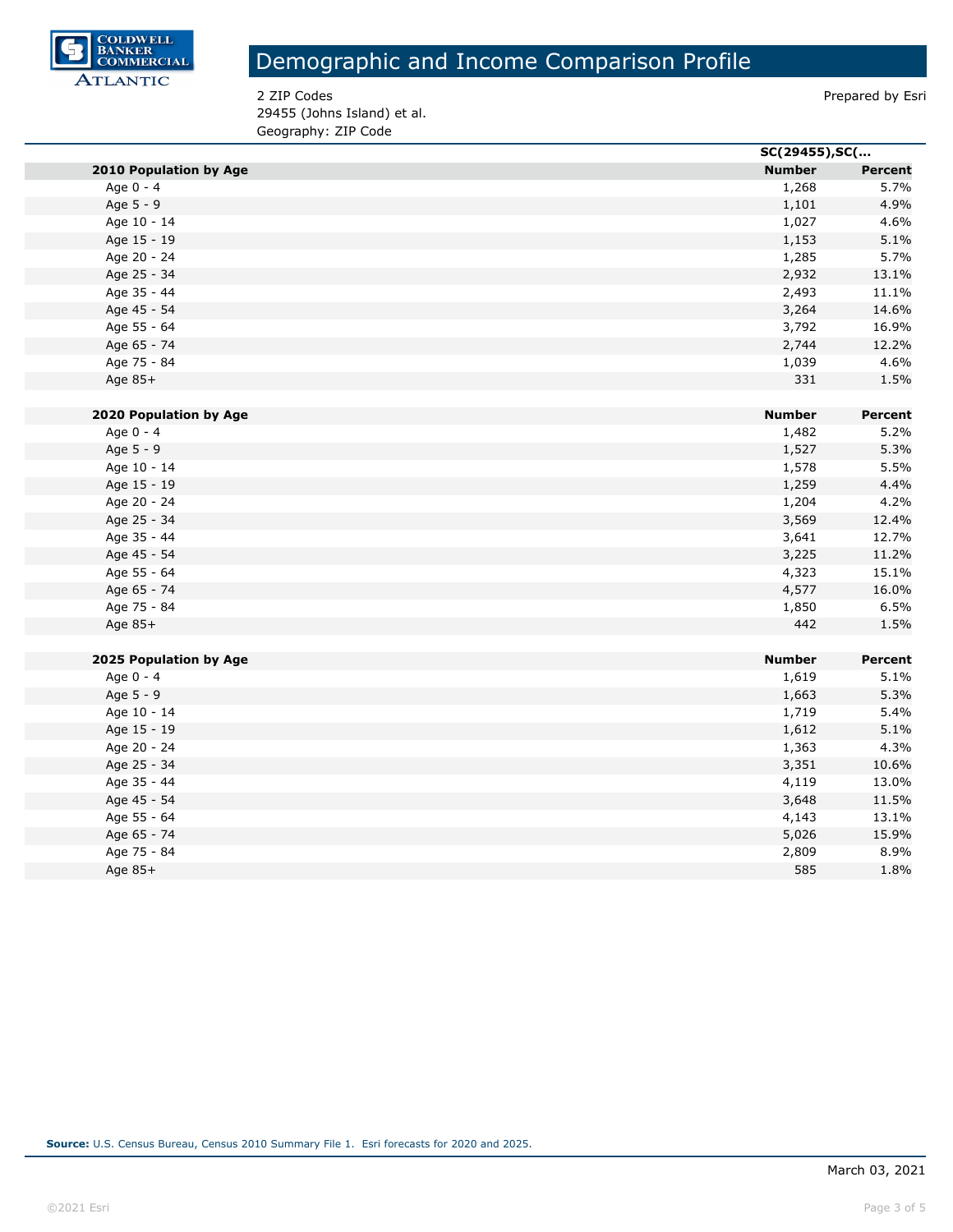

2 ZIP Codes **Prepared by Esri** 29455 (Johns Island) et al. Geography: ZIP Code

|                                |               | SC(29455), SC( |  |
|--------------------------------|---------------|----------------|--|
| <b>2010 Race and Ethnicity</b> | <b>Number</b> | <b>Percent</b> |  |
| White Alone                    | 14,884        | 66.4%          |  |
| <b>Black Alone</b>             | 6,031         | 26.9%          |  |
| American Indian Alone          | 73            | 0.3%           |  |
| Asian Alone                    | 123           | 0.5%           |  |
| Pacific Islander Alone         | 11            | 0.0%           |  |
| Some Other Race Alone          | 1,036         | 4.6%           |  |
| Two or More Races              | 269           | 1.2%           |  |
| Hispanic Origin (Any Race)     | 1,902         | 8.5%           |  |
|                                |               |                |  |
| <b>2020 Race and Ethnicity</b> | <b>Number</b> | Percent        |  |
| White Alone                    | 18,785        | 65.5%          |  |
| <b>Black Alone</b>             | 7,529         | 26.3%          |  |
| American Indian Alone          | 99            | 0.3%           |  |
| Asian Alone                    | 231           | 0.8%           |  |
| Pacific Islander Alone         | 14            | 0.0%           |  |
| Some Other Race Alone          | 1,528         | 5.3%           |  |
| Two or More Races              | 491           | 1.7%           |  |
| Hispanic Origin (Any Race)     | 2,741         | 9.6%           |  |
|                                |               |                |  |
| 2025 Race and Ethnicity        | <b>Number</b> | Percent        |  |
| White Alone                    | 20,891        | 66.0%          |  |
| <b>Black Alone</b>             | 7,886         | 24.9%          |  |
| American Indian Alone          | 116           | 0.4%           |  |
| Asian Alone                    | 314           | 1.0%           |  |
| Pacific Islander Alone         | 17            | 0.1%           |  |
| Some Other Race Alone          | 1,791         | 5.7%           |  |
| Two or More Races              | 642           | 2.0%           |  |
| Hispanic Origin (Any Race)     | 3,278         | 10.4%          |  |